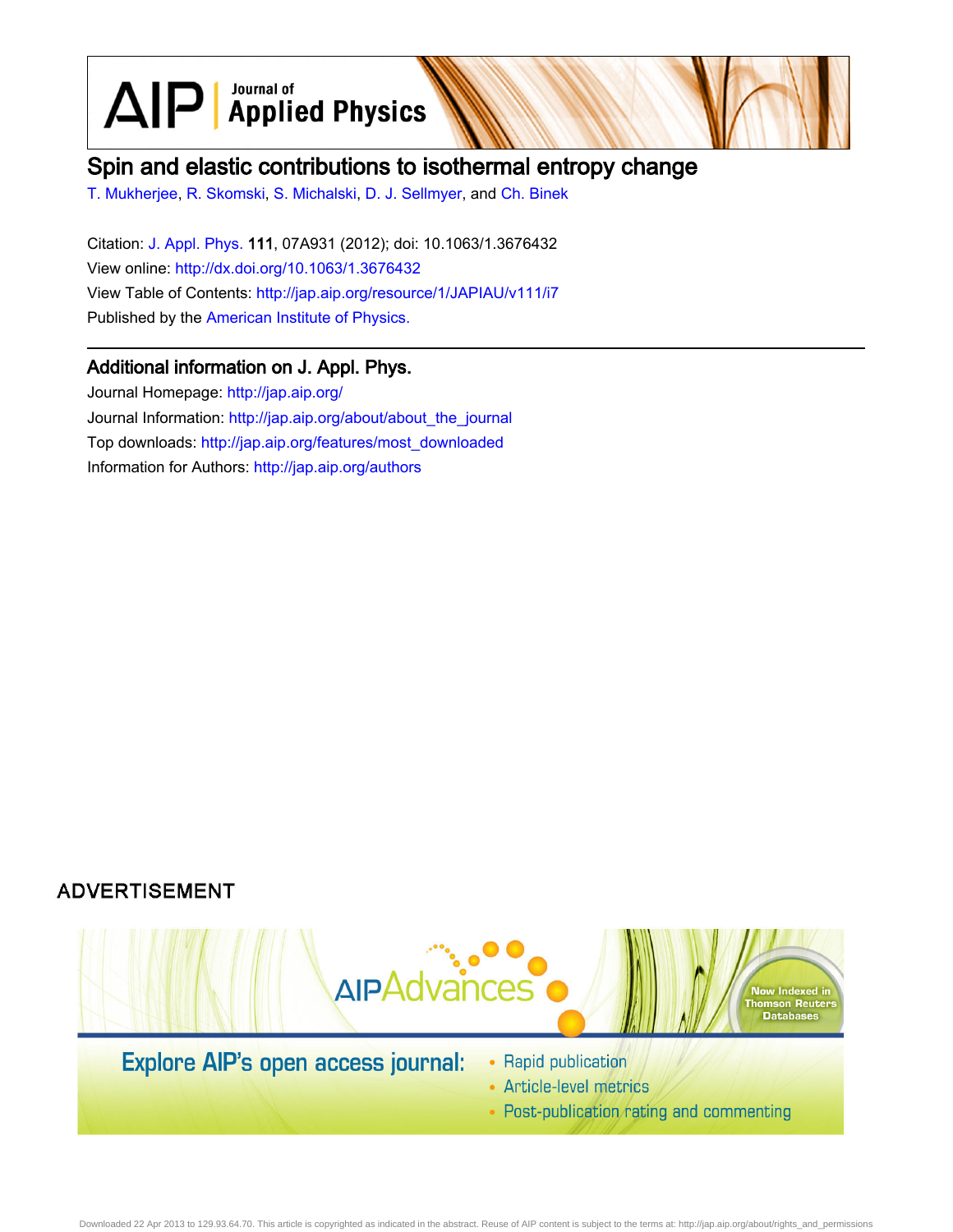## [Spin and elastic contributions to isothermal entropy change](http://dx.doi.org/10.1063/1.3676432)

T. Mukherjee, R. Skomski, S. Michalski, D. J. Sellmyer, and Ch. Binek<sup>a)</sup> Department of Physics and Astronomy and Nebraska Center for Materials and Nanoscience, University of Nebraska, Lincoln, Nebraska 68588-0111, USA

(Presented 1 November 2011; received 23 September 2011; accepted 11 November 2011; published online 7 March 2012)

Statistical considerations of ensembles of localized magnetic moments reveal an upper bound of the isothermal entropy change when only the magnetic degrees of freedom are considered. In this case, the maximum molar isothermal entropy change is determined by the spin multiplicity and is equal to  $R\ln(2J + I)$ , where J is the angular momentum of an individual atom. However, in materials with giant magnetocaloric effect, the isothermal field-induced entropy change goes beyond the spin-multiplicity limit due to field-activated elastic degrees of freedom. Recently, we investigated a model of pairs of exchange-coupled Ising spins with variable real-space positions. We showed, within a classical approximation for the elastic degree of freedom, that a vibrational entropy contribution can be activated via applied magnetic fields. Here we quantify the impact of quantum corrections in the low-temperature limit. We compare calculations that include elastic interaction with the rigid exchange model in the high-temperature limit. We find that quantum effects provide quantitative corrections in the low-temperature limit. In addition we show that the elastic contributions to the isothermal entropy change can be additive but, remarkably, it can also give rise to reduced isothermal entropy change in certain temperature regions.  $\odot$  2012 American Institute of Physics. [doi[:10.1063/1.3676432](http://dx.doi.org/10.1063/1.3676432)]

### INTRODUCTION

The search for advanced magnetocaloric materials has intensified in recent years due to their potential role in future energy-efficient $1-3$  and environmentally friendly refrigera-tion technologies.<sup>[4](#page-3-0)</sup> An appreciable magnetocaloric effect (MCE) with sizable isothermal entropy change and adiabatic temperature change in moderate applied magnetic fields requires new magnetic materials with tailored magnetocaloric properties. Most of the contemporary on-going research focuses on the giant MCE found in bulk rare-earth alloys. Recently, various nanotechnological approaches based on nanoparticles<sup>[5–10](#page-3-0)</sup> and thin-film heterostructures<sup>[11–13](#page-3-0)</sup> have been attempted to tailor microscopic magnetic parameters such as exchange and anisotropy for advanced magnetocaloric materials design. Discoveries of a giant MCE overcoming the magnetic limit for the isothermal entropy change reveal a mechanism based on coupling between structure and magnetism. $^{14}$  $^{14}$  $^{14}$  Hence, optimization of magnetic interactions alone no longer suffices for ultimate MCE of highest refrigeration capacity.

In a recent paper we reassessed the interpretation of what is sometimes called in the literature magnetic-entropy change.<sup>[15](#page-3-0)</sup> The magnetic field-induced isothermal entropy change can contain additions from the lattice that accompany the conventional contributions originating from spin degrees of freedom. We showed in a minimalist model of Ising spin pairs that the activation of lattice degrees of freedom requires non-linear magnetoelastic coupling. Additionally, we showed explicitly that lattice degrees of freedom can

help to overcome the spin-multiplicity limit of entropy as it does in the giant MCE.

The statistical analysis of our simple model was done in a classical approximation for the elastic degree of freedom. An additional high-temperature simplification, valid in the limit of thermal energies large in comparison to elastic and exchange energy, allowed us to derive a simple analytic result for excess isothermal entropy change beyond the spinmultiplicity limit.<sup>15</sup>

In this paper we consider the quantization of the vibrational mode and explore its effect on the isothermal entropy change in the low-temperature regime, where the thermal energy is lower than the ground state energy of the quantum harmonic oscillator. In addition we study the impact of finite mass of atoms carrying the magnetic moments on the entropy change in the low-temperature limit. Moreover, we compare in the high-temperature limit the case of rigid exchange with the position-dependent exchange model. The former is obtained from our quantum approach in the limit of large atomic mass and high curvature of the elastic potential. The latter is our model of mobile Ising spins where the classical approximation becomes exact in the high-temperature limit. The comparison provides the temperature-dependent contribution of the elastic degree of freedom to the isothermal entropy change. The latter can be additive and, hence, favorable for increased entropy change, but remarkably it can also give rise to reduced isothermal entropy change.

### MODEL OF ELASTICALLY COUPLED AND EXCHANGE INTERACTING ISING SPINS

We briefly recall the model of pairs of interacting, vibrating Ising spins. $15,16$  When aiming at a classical

a)Author to whom correspondence should be addressed. Electronic mail: cbinek2@unlnotes.unl.edu.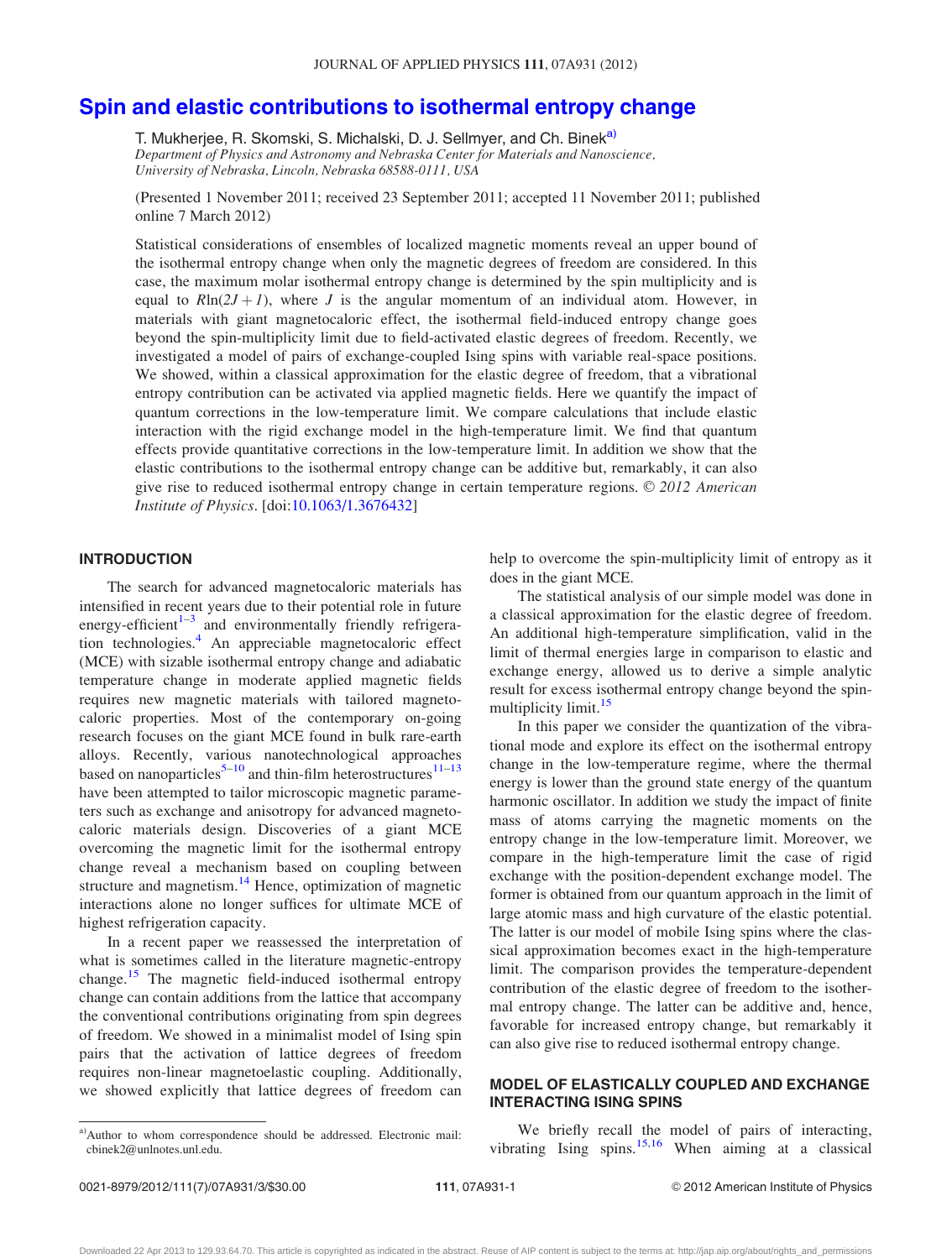approximation it is meaningful to neglect the kinetic energy. In this truncated case the main features of the elastic degree of freedom are already included since the momentumdependent term has no coupling to the spin degrees of freedom. It will give rise to a free energy contribution that is temperature dependent but field independent. Therefore kinetic energy terms in the Hamilton function will not contribute to the isothermal entropy change. Thus the minimalist model of an individual Ising spin-pair reads

$$
H = \frac{1}{2}D(x_2 - x_1)^2 + J_0e^{-(x_2 - x_1)/a}\sigma_1\sigma_2 - h(\sigma_1 + \sigma_2).
$$
 (1)

Here,  $D$  is the curvature of the harmonic elastic energy,  $J_0e^{-(x_2-x_1)/a}$  is the exchange interaction that depends on the spin positions  $x_{1,2}$  with a characteristic exponential decay length a.  $\sigma_{1,2} = \pm 1$  are the Ising spin variables, and h is an applied magnetic field where constants like the Bohr magneton, the g-factor and the vacuum permeability have been absorbed such that  $h$  is measured in units of energy. With  $y = x_2 - x_1 > 0$  and expanding H up to second order in y we obtain

$$
H_{\beta} = \frac{1}{2}Dy^2 + J_0 \left[1 - \frac{y}{a} + \frac{y^2}{2a^2}\right] \sigma_1 \sigma_2 - h(\sigma_1 + \sigma_2). \tag{2}
$$

With  $H_\beta$  we calculated the Gibbs free energy using the classical approximation for the elastic degree of freedom together with a high-temperature approximation of the Gauss error function  $erf\left(\sqrt{J_0^2/(2T(a^2D-J_0))}\right) \approx 0$  valid for  $k_BT \gg |J_0|$  and  $a^2D \gg J_o$ . Note that the approximation of the error function does not affect the significance of the results obtained in the classical approximation because the classical approximation has a priori only meaning at hightemperatures. In this context, it is useful to recall a few textbook examples of classical approximations. Without exception they show unphysical behavior in the limit  $T \to 0$ . Most prominent examples are the ideal gas and its unphysical low-temperature entropy limit and the classical Dulong-Petit value of the specific heat capacity violating the third law of thermodynamics. Remarkably high-temperatures with respect to the Debye temperature of a solid have to be attained such that the classical limit becomes a reasonable approximation.

#### QUANTUM CORRECTIONS AND COMPARISONS

The Hamiltonian of Eq. (2) can be rearranged into the quadratic form

$$
H_{\beta} = \frac{1}{2}m\omega_0^2 \left(1 + \frac{J_0 \sigma_1 \sigma_2}{Da^2}\right) \eta^2 - \frac{1}{2} \frac{J_0^2}{Da^2 + J_0 \sigma_1 \sigma_2} + J_0 \sigma_1 \sigma_2 - h(\sigma_1 + \sigma_2),
$$
\n(3)

which is free from the linear term. Here  $\eta = y - \frac{aJ_0\sigma_1\sigma_2}{a^2D+J_0\sigma_1\sigma_2}$  and  $\omega_0^2 = D/m$ .

In order to generalize the classical approximation of the Gibbs free energy into a result that takes into account the quantization of the vibrational mode, Eq. (3) has to be transformed into a Hamilton operator that necessarily has to include the kinetic energy terms of the two masses. This generalization adds the mass, m, or equivalently  $\omega_0$  as an additional parameter that potentially affects the isothermal entropy change. This new property is a fundamental consequence of the quantum harmonic oscillator having a ground state energy that is determined by the Heisenberg uncertainty principle demanding a minimum amount of kinetic energy due to partial localization of the particles.

We solve the resulting Schrödinger equation in the approximate case where the harmonic oscillator is constrained to its vibrational ground state while we allow for thermal spin excitations. The significance of this approximation lies in its correct description of the asymptotic low-temperature behavior. Here quantized vibrational excitations are frozen out when approaching the limit  $k_B T < \hbar \omega = \hbar \omega_0$  $\frac{J_0 \sigma_1 \sigma_2}{1 + \frac{J_0 \sigma_1 \sigma_2}{Da^2}}$  $\frac{1}{\sqrt{2}}$ ; but the vibrational zero-point fluctuations can still modify the isothermal entropy change. Within this approximation the eigenenergies read

$$
E(\sigma_1, \sigma_2) = \frac{1}{2} \hbar \omega_0 \sqrt{1 + \frac{J_0 \sigma_1 \sigma_2}{Da^2} - \frac{1}{2} \frac{J_0^2}{Da^2 + J_0 \sigma_1 \sigma_2}} + J_0 \sigma_1 \sigma_2 - h(\sigma_1 + \sigma_2).
$$
 (4)

With Eq. (4) we calculate the partition function of the canonical ensemble, the Gibbs free energy, and finally the isothermal entropy change.

The upper solid line in the main panel of Fig. [1](#page-3-0) shows the temperature dependence of the isothermal entropy change  $\Delta S_{cl} = S_{cl}(T, h = 30) - S_{cl}(T, h = 0)$  on a logarithmic Tscale calculated for  $a = 0.7$ ,  $J<sub>o</sub> = 0.1$ , and  $D = 1$  in the classical approximation using the Hamiltonian  $H_\beta$ . The vertical arrow indicates a temperature above which the classical approximation is meaningful. The triangles and dashed line show the corresponding results of the quantum corrected isothermal entropy change with the parameter  $\hbar \omega_0 = 0.245$  (triangles) and  $\omega_0 = 0$  (dashed line). The motivation for the choice  $\hbar \omega_0 = 0.245 = \frac{D a^2}{2}$  originates from the virial theorem and the fact that the maximum potential energy that can be deposited into the elastic degree of freedom is limited by the spacing a of the two spins  $\sigma_{1,2}$ . The circles show the T-dependence of the isothermal entropy change in the rigid limit that is determined by  $\omega_0 = 0$  and  $D \rightarrow \infty$ . Inspection of Eq. (4) shows that this limit reproduces the eigenenergies of the Hamiltonian of two rigidly exchange coupled Ising spins.

First we note that all of the quantum results have the same  $T \rightarrow 0$  limit of the entropy change per spin-pair given by  $-\Delta S = k_B \ln 2$ . For the rigidly coupled Ising spins this is trivial. In zero magnetic field, there are two degenerate ground states of the parallel spins while a magnetic field lifts this degeneracy such that only a single state of both spins parallel to the field remains. This will not change even if coupling between spins and the elastic degree of freedom is introduced, because the vibrational degree of freedom has to freeze out for  $T \rightarrow 0$  in a quantum description. As expected, the classical approximation (upper line) fails in the limit  $T \to 0$ . Note, that our constraint imposed to the quantum calculation confining the harmonic oscillator in its ground state still leaves room for

Downloaded 22 Apr 2013 to 129.93.64.70. This article is copyrighted as indicated in the abstract. Reuse of AIP content is subject to the terms at: http://jap.aip.org/about/rights\_and\_permissions